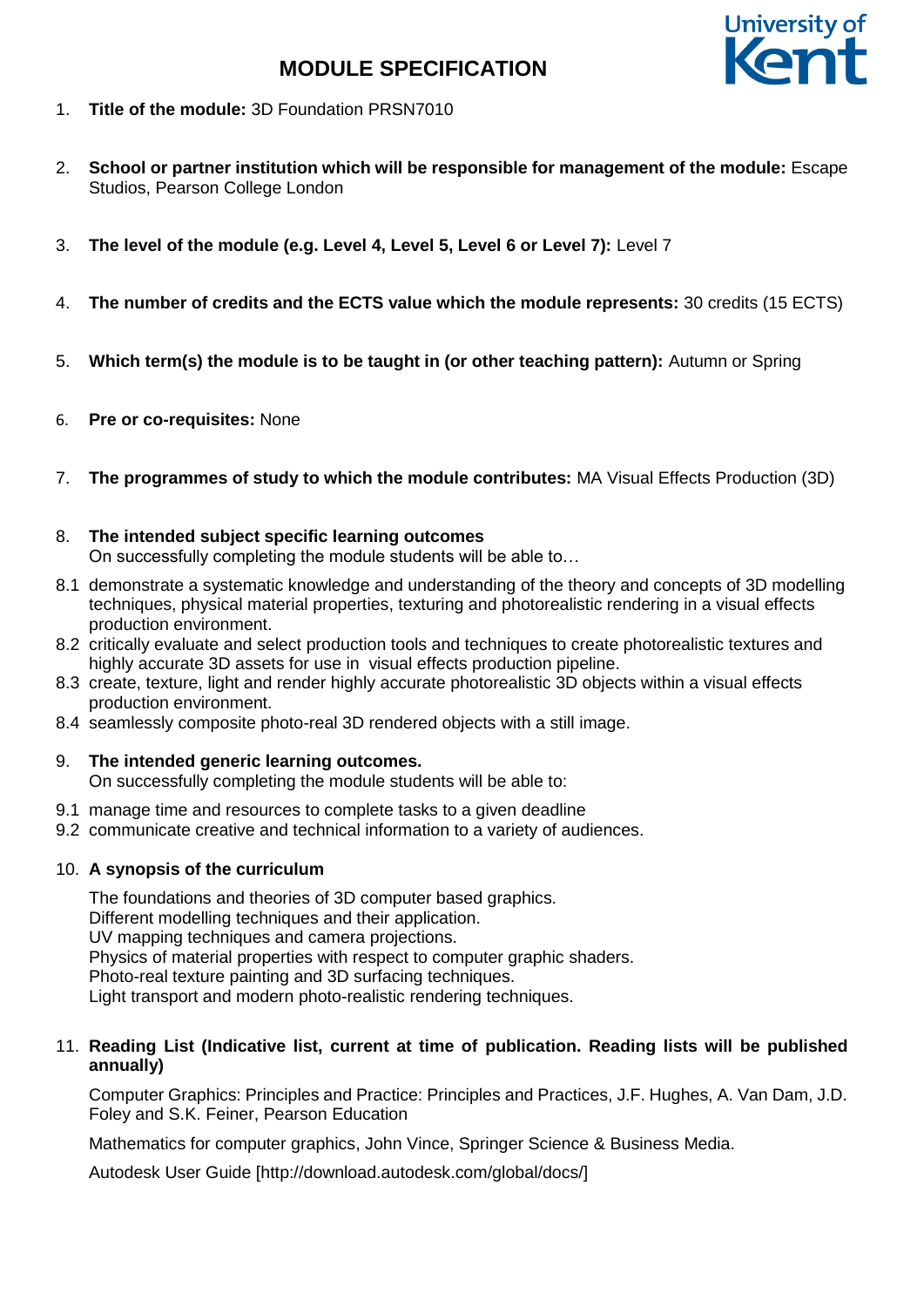

# **MODULE SPECIFICATION**

Introducing Autodesk Maya (Autodesk Official Training Guides), Dariush Derakhshani, John Wiley & Sons.

# *12.* **Learning and Teaching methods**

Students undertake direct instruction from tutors in theory and practice in the context of the discipline, supported by directed reading and study. Practice and practical work in a studio environment is supervised by tutors and supported by studio assistants. Additional materials and support is provided through the VLE..

Tutor-led studio sessions: 135 hours

Studio assistant supported practice: 45 hours

Directed study: 120 hours

#### *13.* **Assessment methods.**

## **13.1 Main assessment methods**

Coursework 50%

This is a practical project involving 3D rendered elements composited into a still image. (LO 8.1, 8.2, 8.3, 8.4, 9.1)

Production logbook (3000 words) 40% (LO 8.1, 8.2, 9.1)

Individual Presentation (15 minutes) 10% (LO 8.1, 8.2, 8.3, 8.4, 9.2)

#### 13.2 Reassessment methods

## *14. Map of Module Learning Outcomes (sections 8 & 9) to Learning and Teaching Methods (section12) and methods of Assessment (section 13)*

| <b>Module learning outcome</b>         |                           | 8.1          | 8.2          | 8.3 | 8.4 | 9.1 | 9.2 |
|----------------------------------------|---------------------------|--------------|--------------|-----|-----|-----|-----|
| Learning/ teaching method              | <b>Hours</b><br>allocated |              |              |     |     |     |     |
| Tutor-led studio sessions              | 135                       | 30           | 45           | 30  | 30  |     |     |
| Studio assistant supported<br>practice | 45                        |              | 15           | 15  | 15  |     |     |
| <b>Directed Study</b>                  | 120                       | 30           | 30           | 15  | 15  | 15  | 15  |
| <b>Assessment method</b>               |                           |              |              |     |     |     |     |
| <b>Coursework</b>                      |                           | $\checkmark$ | $\checkmark$ |     | ◡   |     |     |
| Logbook                                |                           |              | √            |     |     |     |     |
| <b>Presentation</b>                    |                           |              |              |     |     |     |     |

## 15. **Inclusive module design**

The Collaborative Partner recognises and has embedded the expectations of current disability equality legislation, and supports students with a declared disability or special educational need in its teaching. Within this module we will make reasonable adjustments wherever necessary, including additional or substitute materials, teaching modes or assessment methods for students who have declared and